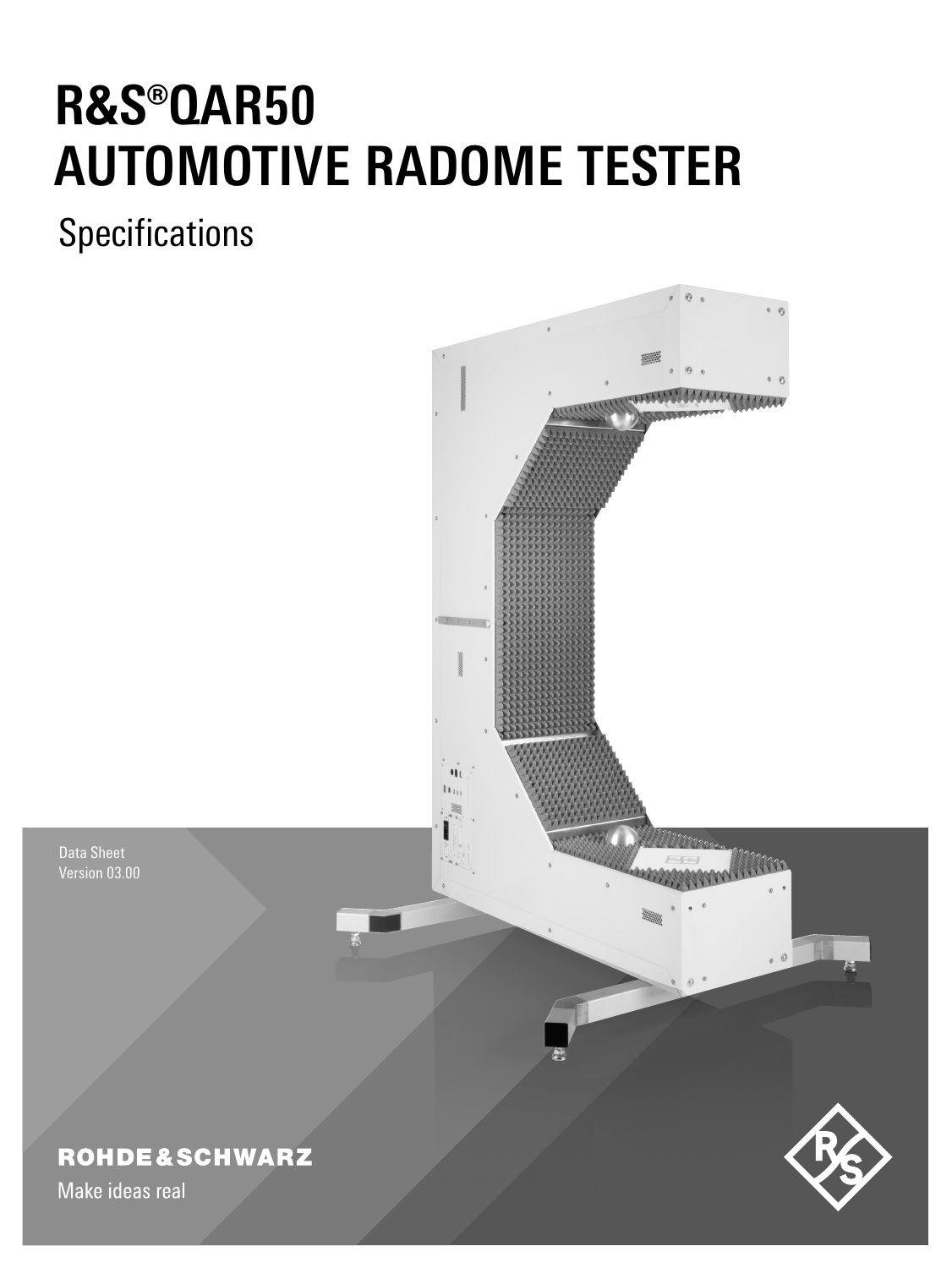### **CONTENTS**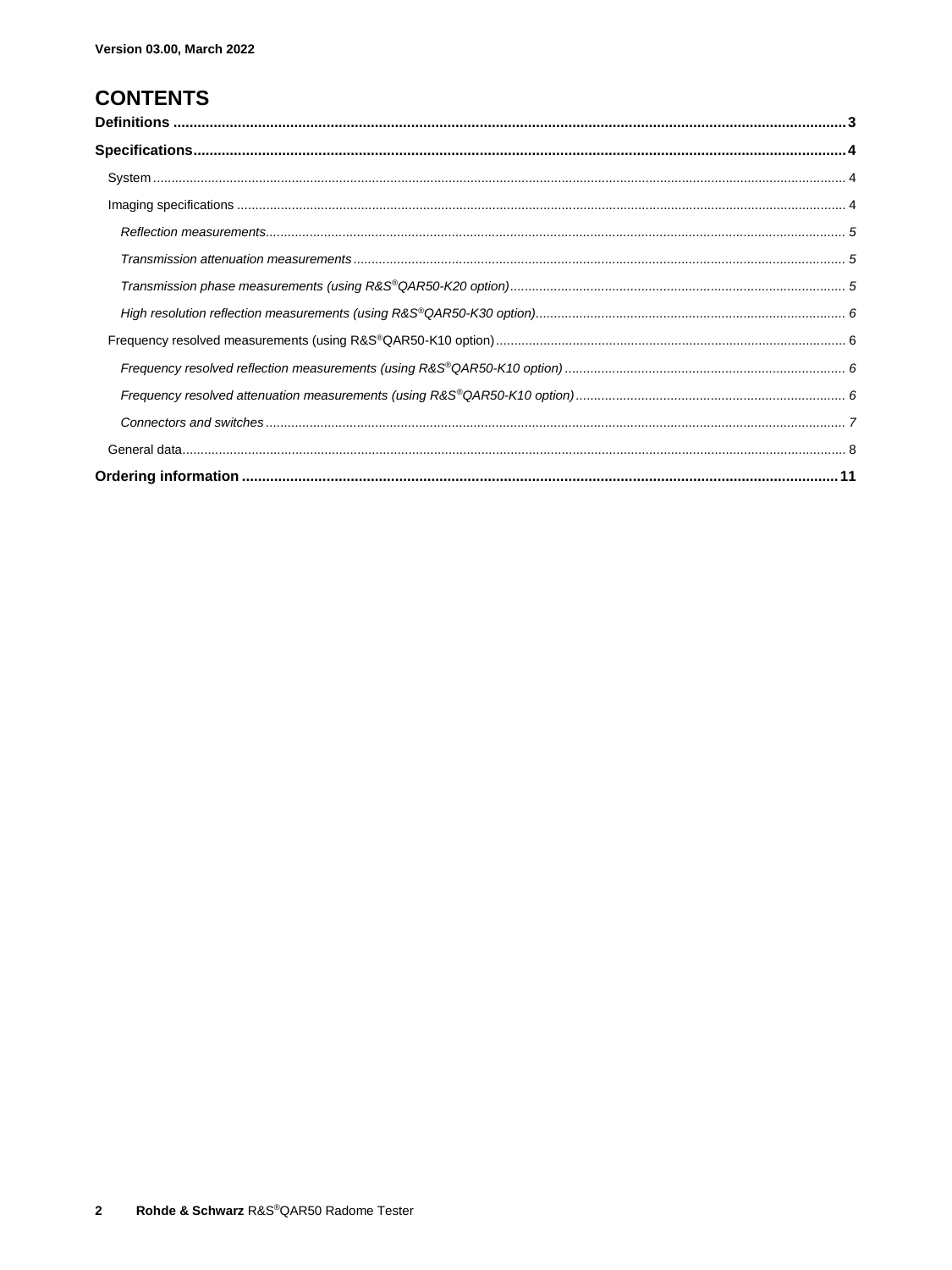### <span id="page-2-0"></span>**Definitions**

#### **General**

Product data applies under the following conditions:

- Three hours storage at ambient temperature followed by 90 minutes warm-up operation
- Specified environmental conditions met
- Recommended calibration interval adhered to
- All internal automatic adjustments performed, if applicable

#### **Specifications with limits**

Represent warranted product performance by means of a range of values for the specified parameter. These specifications are marked with limiting symbols such as <, ≤, >, ≥, ±, or descriptions such as maximum, limit of, minimum. Compliance is ensured by testing or is derived from the design. Test limits are narrowed by guard bands to take into account measurement uncertainties, drift and aging, if applicable.



#### **Non-traceable specifications with limits (n. trc.)**

Represent product performance that is specified and tested as described under "Specifications with limits" above. However, product performance in this case cannot be warranted due to the lack of measuring equipment traceable to national metrology standards. In this case, measurements are referenced to standards used in the Rohde & Schwarz laboratories.

#### **Specifications without limits**

Represent warranted product performance for the specified parameter. These specifications are not specially marked and represent values with no or negligible deviations from the given value (e.g. dimensions or resolution of a setting parameter). Compliance is ensured by design.

#### **Typical data (typ.)**

Characterizes product performance by means of representative information for the given parameter. When marked with <, > or as a range, it represents the performance met by approximately 80 % of the instruments at production time. Otherwise, it represents the mean value.

#### **Nominal values (nom.)**

Characterize product performance by means of a representative value for the given parameter (e.g. nominal impedance). In contrast to typical data, a statistical evaluation does not take place and the parameter is not tested during production.

#### **Measured values (meas.)**

Characterize expected product performance by means of measurement results gained from individual samples.

#### **Uncertainties**

Represent limits of measurement uncertainty for a given measurand. Uncertainty is defined with a coverage factor of 2 and has been calculated in line with the rules of the Guide to the Expression of Uncertainty in Measurement (GUM), taking into account environmental conditions, aging, wear and tear.

Device settings and GUI parameters are indicated as follows: "parameter: value".

Non-traceable specifications with limits, typical data as well as nominal and measured values are not warranted by Rohde & Schwarz.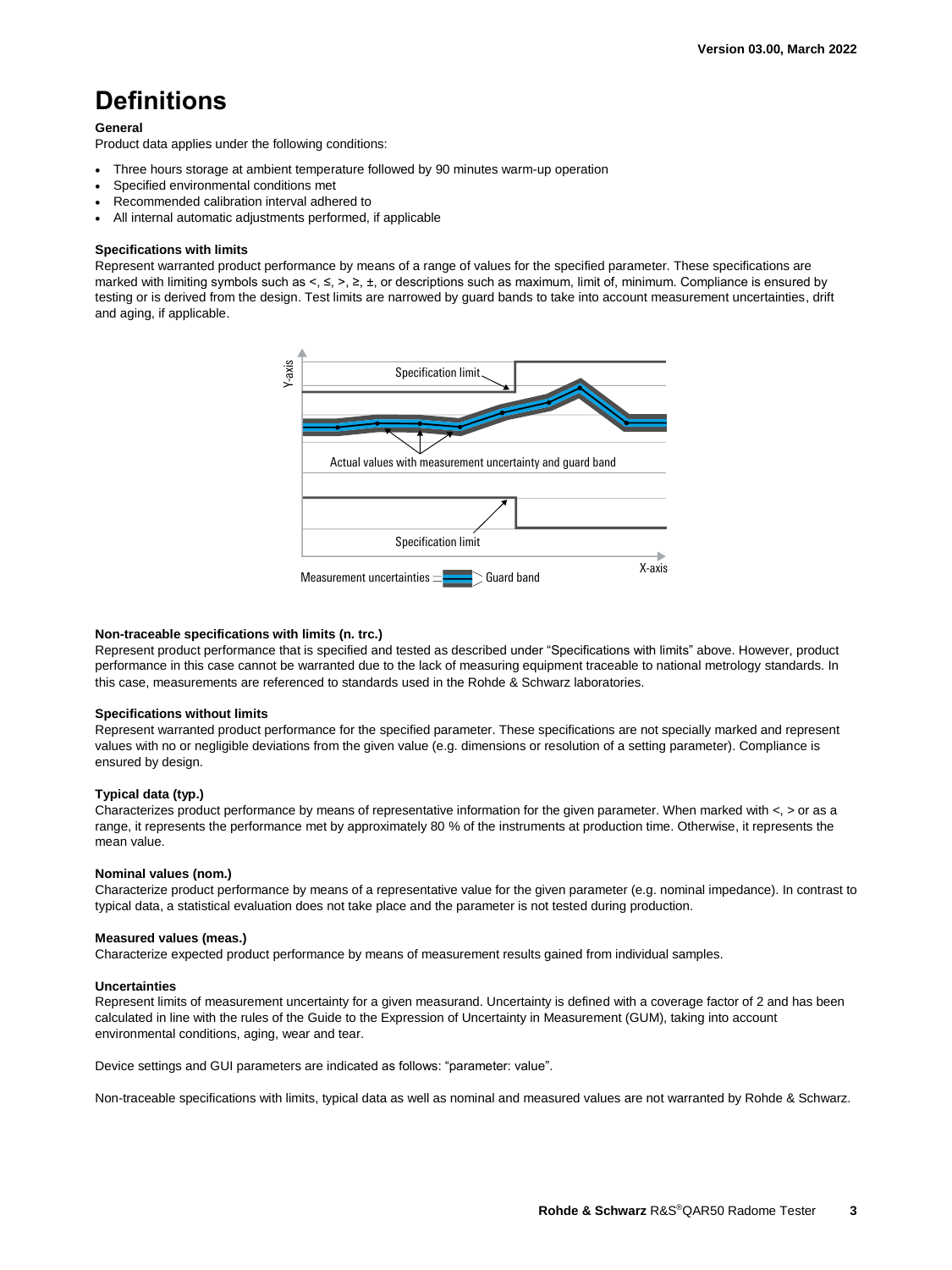### <span id="page-3-0"></span>**Specifications**

Specifications apply under the following conditions: 90 minutes warm-up time at specified environmental conditions and after successfully verified calibration.

### <span id="page-3-1"></span>**System**

| Measurement time  |                                           | $<$ 3 ms       |
|-------------------|-------------------------------------------|----------------|
| Measurement cycle | from measurement start to results display | < 4s           |
|                   | (data saving time excluded)               |                |
| Operating system  |                                           | Windows 10 IoT |

### <span id="page-3-2"></span>**Imaging specifications**

| Frequency range           | start frequency       |                                                                   |  |
|---------------------------|-----------------------|-------------------------------------------------------------------|--|
|                           | band 1                | 76 GHz                                                            |  |
|                           | band 2                | 76 GHz                                                            |  |
|                           | stop frequency        |                                                                   |  |
|                           | band 1                | 77 GHz                                                            |  |
|                           | band 2                | 81 GHz                                                            |  |
|                           | center frequency      |                                                                   |  |
|                           | band 1                | 76.5 GHz                                                          |  |
|                           | band 2                | 78.5 GHz                                                          |  |
|                           | frequency span        |                                                                   |  |
|                           | band 1                | 1 GHz                                                             |  |
|                           | band 2                | 5 GHz                                                             |  |
| Number of frequency steps | band 1                | 25                                                                |  |
|                           | band 2                | 128                                                               |  |
| Frequency accuracy        |                       | 1 MHz                                                             |  |
| Scan volume               | $W \times H \times D$ | 200 mm x 200 mm x 200 mm                                          |  |
|                           |                       | $(7.87 \text{ in} \times 7.87 \text{ in} \times 7.87 \text{ in})$ |  |
| Voxel size                | $W \times H \times D$ | 1.56 mm $\times$ 1.56 mm $\times$ 6.25 mm                         |  |
|                           |                       | $(0.06 \text{ in} \times 0.06 \text{ in} \times 0.25 \text{ in})$ |  |
| Image size                | WxH                   | 200 mm × 200 mm (7.87 in × 7.87 in)                               |  |
| Image pixel size          | W x H                 | 1.56 mm $\times$ 1.56 mm (0.06 in $\times$ 0.06 in)               |  |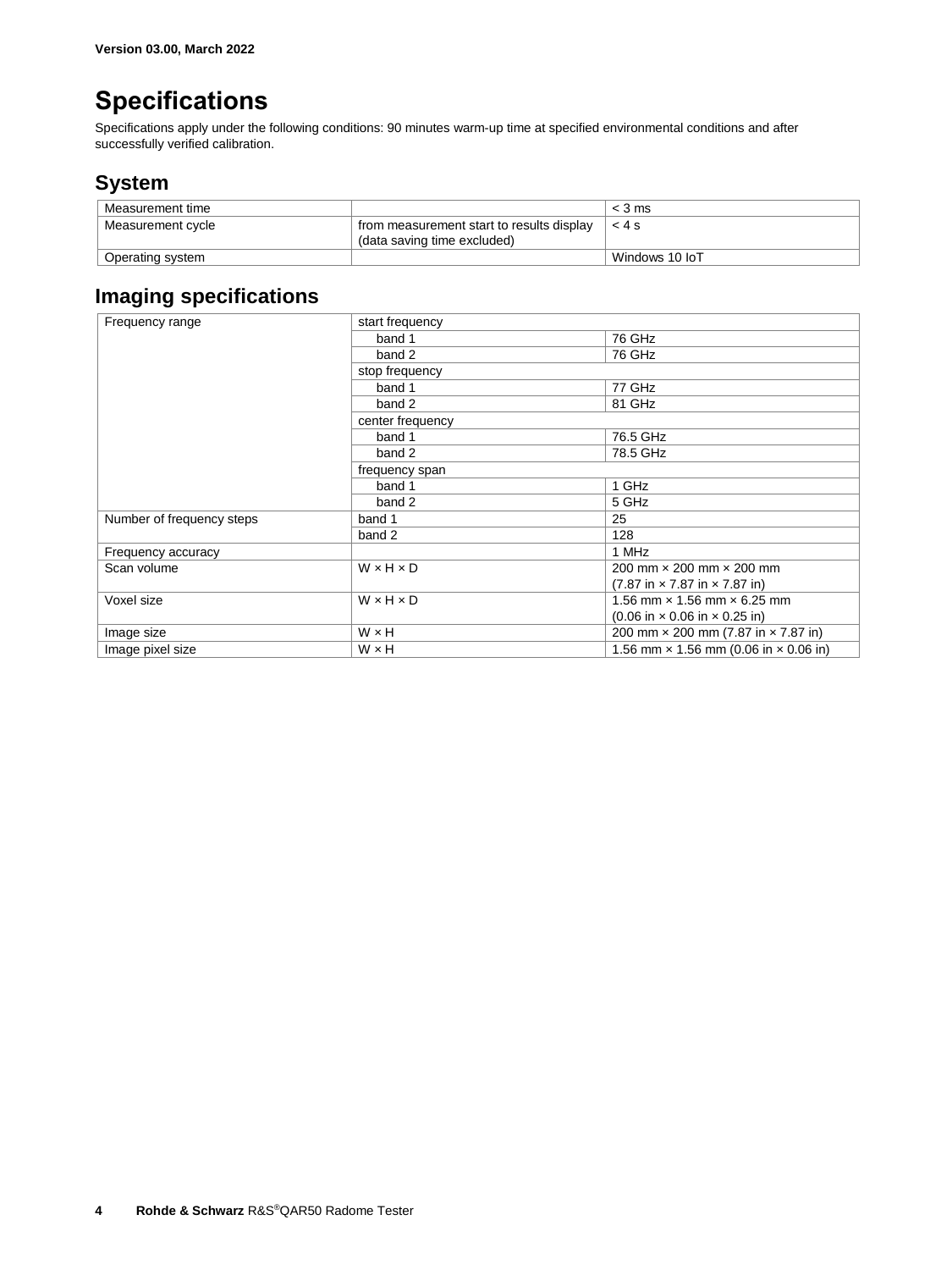#### <span id="page-4-0"></span>**Reflection measurements**

<span id="page-4-6"></span><span id="page-4-5"></span><span id="page-4-4"></span><span id="page-4-3"></span>

| Image dynamic range                                          | of mean reflection value                                    | $>$ 30 dB                                         |
|--------------------------------------------------------------|-------------------------------------------------------------|---------------------------------------------------|
| Maximum evaluation area                                      | for the calculation of the mean reflection                  | 100 mm $\times$ 100 mm (3.93 in $\times$ 3.93 in) |
| Minimum DUT size <sup>1</sup>                                | W x H                                                       | 60 mm $\times$ 60 mm (2.36 in $\times$ 2.36 in)   |
| Reproducibility <sup>2</sup> of mean reflection <sup>3</sup> | reproducibility of mean reflection values in linear scale 4 |                                                   |
|                                                              | static <sup>5</sup>                                         | $<$ 3 %                                           |
|                                                              | dynamic <sup>6</sup>                                        | $< 7\%$                                           |
|                                                              | with 0 dB mean reflection                                   |                                                   |
|                                                              | static                                                      | $< 0.2$ dB                                        |
|                                                              | dynamic                                                     | $< 0.2$ dB                                        |
|                                                              | with -8 dB mean reflection                                  |                                                   |
|                                                              | static                                                      | $< 0.6$ dB                                        |
|                                                              | dynamic                                                     | $< 1.6$ dB                                        |
|                                                              | with $-15$ dB mean reflection                               |                                                   |
|                                                              | static                                                      | $< 0.9$ dB                                        |
|                                                              | dynamic                                                     | $<$ 3.0 dB                                        |

#### <span id="page-4-1"></span>**Transmission attenuation measurements**

| Image dynamic range                         | of mean transmission attenuation value                       | $>$ 30 dB                                         |
|---------------------------------------------|--------------------------------------------------------------|---------------------------------------------------|
| Maximum evaluation area                     | for the calculation of the mean attenuation                  | 100 mm $\times$ 100 mm (3.94 in $\times$ 3.94 in) |
| Minimum DUT size 1                          | W x H                                                        | 60 mm $\times$ 60 mm (2.36 in $\times$ 2.36 in)   |
| Reproducibility $2$ of mean attenuation $7$ | reproducibility of mean attenuation values in linear scale 8 |                                                   |
|                                             | static <sup>5</sup>                                          | $<$ 3 %                                           |
|                                             | dynamic <sup>6</sup>                                         | $< 5 \%$                                          |
|                                             | with 0 dB mean attenuation                                   |                                                   |
|                                             | static                                                       | $< 0.1$ dB                                        |
|                                             | dynamic                                                      | $< 0.1$ dB                                        |
|                                             | with 1 dB mean attenuation                                   |                                                   |
|                                             | static                                                       | $< 0.1$ dB                                        |
|                                             | dynamic                                                      | $< 0.4$ dB                                        |

#### <span id="page-4-2"></span>**Transmission phase measurements (using R&S®QAR50-K20 option)**

| lmage lateral resolution       |                            | mm (0.31 in)<br>-                             |
|--------------------------------|----------------------------|-----------------------------------------------|
| Minimum DUT size <sup>10</sup> | W<br>×⊬                    | 60 mm $\times$ 60 mm (2.7 in $\times$ 2.7 in) |
| Phase resolution <sup>11</sup> | with 0 dB mean attenuation | ±2°                                           |

l

<sup>1</sup> Provided that the evaluation area is set accordingly and fitting to the size of the device under test (DUT). The evaluation window should have at least 10 mm distance to the edge of the DUT. The normalization measurement must be performed using the same window size.

<sup>&</sup>lt;sup>2</sup> Reproducibility values are valid, after proper normalization and for temperature changes less than 4k. The DUT has to be positioned within the test fixture.

 $3$  The mean reflection value is defined as the arithmetic mean of the individually measured reflection values within the range [maxVal – 3 dB; maxVal]. maxVal is the maximum reflection value within the evaluation area.

<sup>4</sup> Calculating measurement tolerances in dB from the specification in linear scale can be done as follows: For example, a DUT has a mean reflectivity of 50 % and the specified static reproducibility is 3 %, the measurement result can vary between 47 % and 53 %. To translate the tolerances into logarithmic scale, perform the following calculations: Minimum measured reflectivity is 20\*log10(0.47) = -6.56 dB, mean measured reflectivity is  $20*$ log10(0.50) = -6.02 dB and maximum measured reflectivity is  $20*$ log10(0.53) = -5.51 dB. The logarithmic tolerance at -6 dB reflectivity therefore is (+0.51 dB/–0.54 dB).

<sup>5</sup> For stationary DUT.

<sup>6</sup> Evaluated with repositioning of the DUT.

 $7$  The mean transmission attenuation value is defined as the arithmetic mean of the individually measured transmission attenuation values within the range [minVal; minVal + 3 dB]. minVal is the minimum transmission attenuation value within the evaluation area.

<sup>&</sup>lt;sup>8</sup> Calculating measurement tolerances in dB from the specification in linear scale can be done as follows. For example, a DUT has a mean transmission attenuation of 20 % and the specified static reproducibility is 3 %, the measurement result can vary between 17 % and 23 %. To translate the tolerances into logarithmic scale, perform the following calculations: Minimum measured transmission attenuation is -20\*log10(1-0.17) = 1.62 dB, average measured transmission attenuation is –20\*log10(1–0.10) = 1.94 dB and maximum measured transmission attenuation is –20\*log10(1–0.23) = 2.27 dB. The logarithmic tolerance at 1.94 dB attenuation is therefore (+0.33 dB/–0.32 dB).

<sup>&</sup>lt;sup>9</sup> Lateral image resolution defines the minimum distance of two phase steps to be resolved.

<sup>&</sup>lt;sup>10</sup> Provided that the evaluation area is fitting to the size of the device under test (DUT). The evaluation area should have at least 15 mm distance to the edge of the DUT.

<sup>&</sup>lt;sup>11</sup> Phase resolution defines the minimum phase difference in a DUT, that can be resolved inside the calculated image.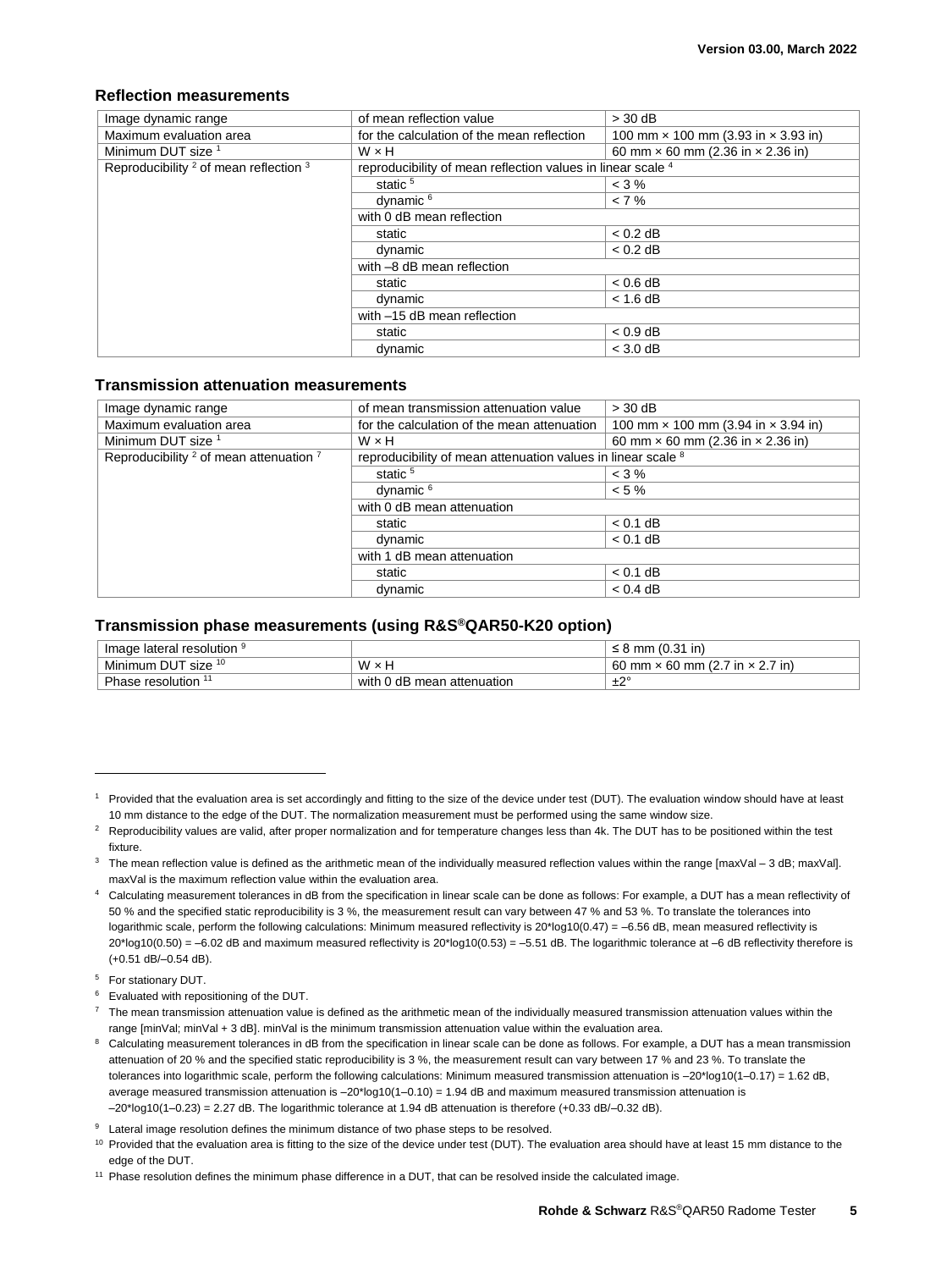### <span id="page-5-0"></span>**High resolution reflection measurements (using R&S®QAR50-K30 option)**

| Image lateral resolution  |                  | ≤ 8 mm $(0.31$ in) |
|---------------------------|------------------|--------------------|
| Frequency range           | band 2           |                    |
|                           | start frequency  | 76 GHz             |
|                           | stop frequency   | 81 GHz             |
|                           | center frequency | 78.5 GHz           |
|                           | frequency span   | 5 GHz              |
| Number of frequency steps | band 2           | 128                |

### <span id="page-5-1"></span>**Frequency resolved measurements (using R&S®QAR50-K10 option)**

| Frequency range                    | start frequency  | 72 GHz   |
|------------------------------------|------------------|----------|
| (measurement range)                | stop frequency   | 82 GHz   |
|                                    | center frequency | 77 GHz   |
|                                    | frequency span   | $10$ GHz |
| Number of frequency steps          |                  | 256      |
| Frequency accuracy                 |                  | 1 MHz    |
| Frequency range                    | start frequency  | 73 GHz   |
| (analysis range after time gating) | stop frequency   | 81 GHz   |
|                                    | center frequency | 77 GHz   |
|                                    | frequency span   | 8 GHz    |

#### <span id="page-5-2"></span>**Frequency resolved reflection measurements (using R&S®QAR50-K10 option)**

<span id="page-5-4"></span>

| Dynamic range                                   |                                                      | $>$ 30 dB                                      |
|-------------------------------------------------|------------------------------------------------------|------------------------------------------------|
| Minimum DUT size <sup>1</sup>                   | $W \times H$                                         | 60 mm $\times$ 60 mm (2.36 in $\times$ 2.36in) |
| Reproducibility of reflection <sup>12</sup> per | reproducibility of reflection values in linear scale |                                                |
| frequency point 13                              | static                                               | $< 7\%$                                        |
|                                                 | dynamic                                              | $< 12 \%$                                      |
|                                                 | with 0 dB reflection                                 |                                                |
|                                                 | static                                               | $< 0.4$ dB                                     |
|                                                 | dynamic                                              | $< 0.4$ dB                                     |
|                                                 | with -8 dB reflection                                |                                                |
|                                                 | static                                               | $< 1.6$ dB                                     |
|                                                 | dynamic                                              | $<$ 3.0 dB                                     |
|                                                 | with -15 dB reflection                               |                                                |
|                                                 | static                                               | $<$ 3.0 dB                                     |
|                                                 | dynamic                                              | $< 6.0$ dB                                     |

#### <span id="page-5-3"></span>**Frequency resolved attenuation measurements (using R&S®QAR50-K10 option)**

| Dynamic range                                    |                                                                    | $>$ 30 dB                                       |
|--------------------------------------------------|--------------------------------------------------------------------|-------------------------------------------------|
| Minimum DUT size <sup>1</sup>                    | $W \times H$                                                       | 60 mm $\times$ 60 mm (2.36 in $\times$ 2.36 in) |
| Reproducibility of attenuation <sup>14</sup> per | reproducibility of transmission attenuation values in linear scale |                                                 |
| frequency point 13                               | static                                                             | $<$ 3 %                                         |
|                                                  | dynamic                                                            | $< 5 \%$                                        |
|                                                  | with 0 dB mean attenuation                                         |                                                 |
|                                                  | static                                                             | $< 0.2$ dB                                      |
|                                                  | dynamic                                                            | $< 0.2$ dB                                      |
|                                                  | with 1 dB mean attenuation                                         |                                                 |
|                                                  | static                                                             | $< 0.2$ dB                                      |
|                                                  | dynamic                                                            | $< 0.4$ dB                                      |

l

<sup>&</sup>lt;sup>12</sup> Automatic processing detects the pixel with the highest reflectivity inside the recovered image and calculates the frequency response of this specific point of the DUT.

<sup>13</sup> Time gating is used to reduce standing waves. Measurement values are valid for frequencies between 73 and 81 GHz.

<sup>&</sup>lt;sup>14</sup> Automatic processing detects the pixel with the lowest transmission attenuation inside the recovered image and calculates the frequency response of this specific point of the DUT.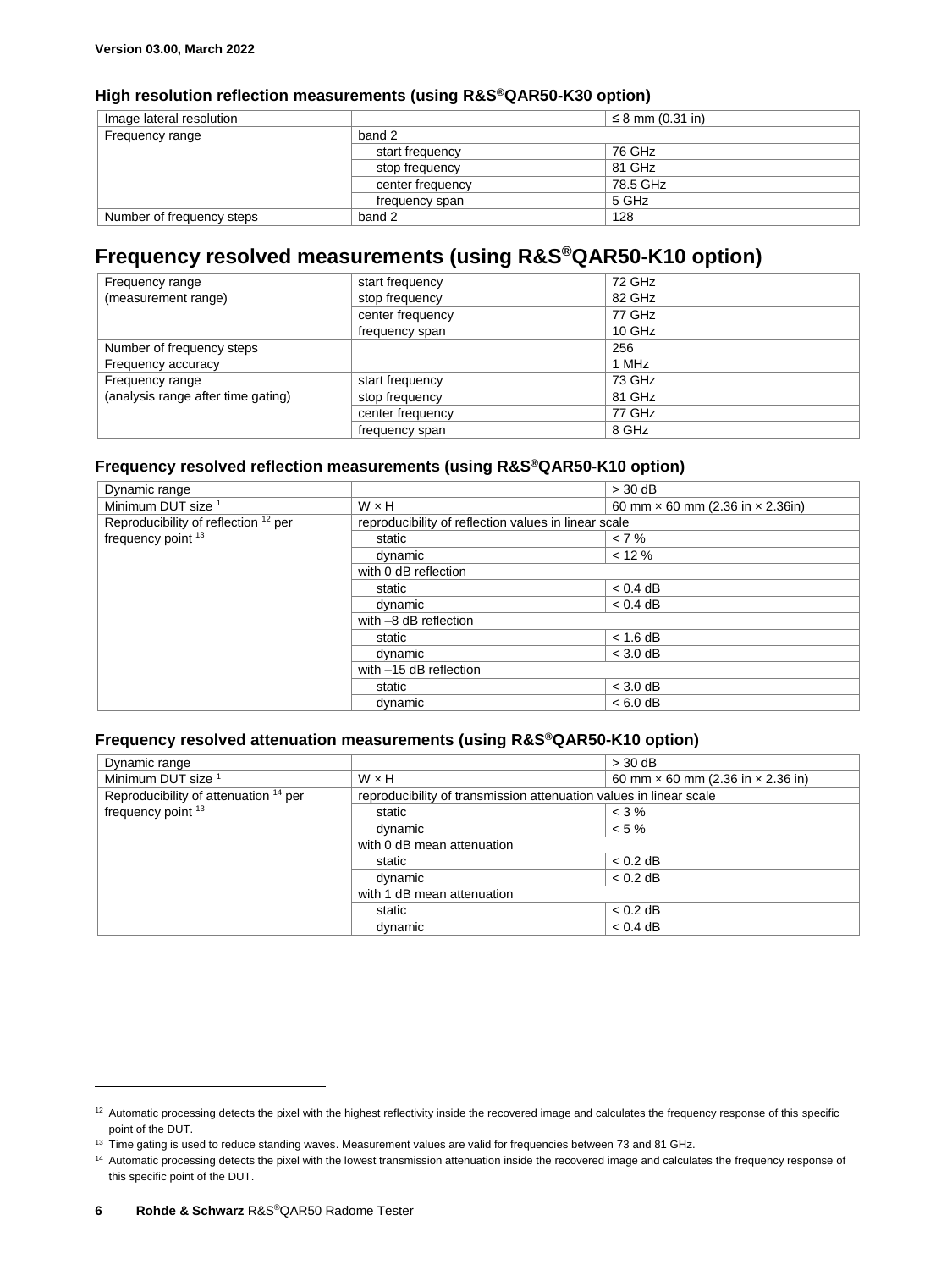#### <span id="page-6-0"></span>**Connectors and switches**

| $4 \times$ USB 3.0              | $(1)$ and $(3)$ , see Fig. 1 | for keyboard, mouse and general use |
|---------------------------------|------------------------------|-------------------------------------|
| Power button                    | (2), see Fig. 1              | for switching on and off            |
| LAN                             | (5), see Fig. 1              | 1 Gbit                              |
| Display port                    | (6), see Fig. 1              | display connector for monitor       |
| AC inlet and mains power switch | (7), see Fig. 1              | for mains power supply              |



<span id="page-6-1"></span>*Fig. 1: Connector board of the R&S®QAR50*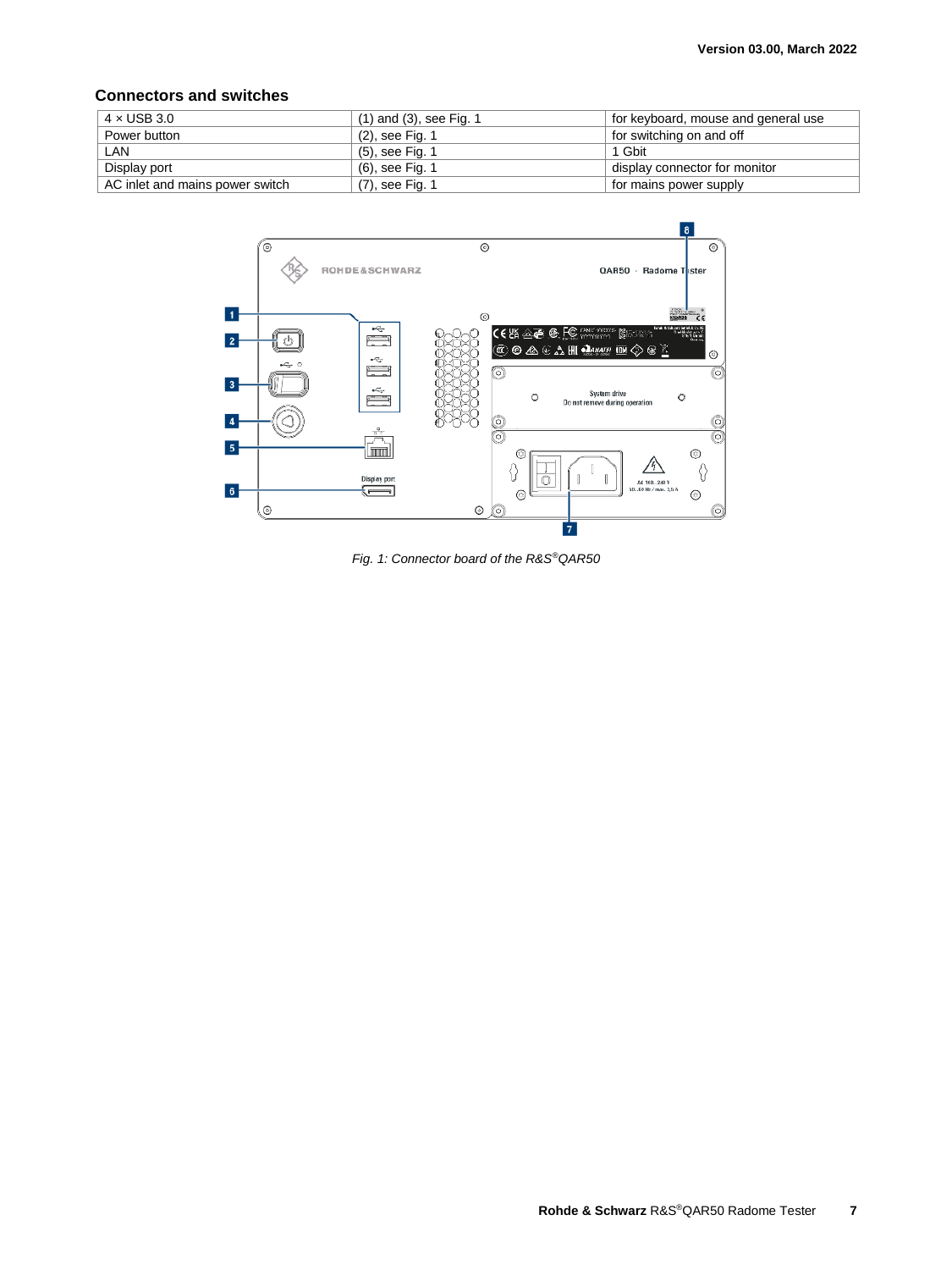### <span id="page-7-0"></span>**General data**

| <b>Environmental conditions</b>                                             |                             |                                                                                     |  |  |
|-----------------------------------------------------------------------------|-----------------------------|-------------------------------------------------------------------------------------|--|--|
| Temperature                                                                 | operating temperature range | $+5$ °C to $+40$ °C                                                                 |  |  |
|                                                                             | storage temperature range   | $-10$ °C to +60 °C                                                                  |  |  |
| Humidity                                                                    |                             | +25 $\degree$ C/+40 $\degree$ C, 95 % rel. humidity, cyclic,                        |  |  |
|                                                                             |                             | in line with EN 60068-2-30:                                                         |  |  |
|                                                                             |                             | +40 °C, 95 % rel. humidity, steady state                                            |  |  |
| Installation altitude                                                       |                             | max. 2000 m above sea level                                                         |  |  |
| Vibration                                                                   |                             | 10 Hz to 300 Hz, acceleration 1.2 g RMS,                                            |  |  |
|                                                                             |                             | in line with EN 60068-2-64                                                          |  |  |
| Shock                                                                       |                             | in line with EN 60068-2-27                                                          |  |  |
| Transport                                                                   |                             | in line with:                                                                       |  |  |
|                                                                             |                             | $\bullet$ EN 60068-2-27                                                             |  |  |
|                                                                             |                             | EN 60068-2-31                                                                       |  |  |
|                                                                             |                             | EN 60068-2-64                                                                       |  |  |
| installation to be maintained in low-reflection environment<br>Surroundings |                             |                                                                                     |  |  |
|                                                                             |                             | metal walls or strong reflectors in the proximity of the imaging zone to be avoided |  |  |

| Power rating      |         |                                 |  |
|-------------------|---------|---------------------------------|--|
| Rated voltage     |         | 100 V to 240 V AC ( $\pm$ 10 %) |  |
| Rated current     |         | max. 3.5 A                      |  |
| Power consumption | average | 150 W                           |  |
|                   | standby | 3 W                             |  |
| Rated frequency   |         | 50 Hz to 60 Hz ( $\pm$ 5 %)     |  |

| <b>Product conformity</b>     |                                               |                         |  |
|-------------------------------|-----------------------------------------------|-------------------------|--|
| Electromagnetic compatibility | EU:                                           |                         |  |
|                               | in line with EMC Directive 2014/30/EU         |                         |  |
|                               | emission tests                                | in line with EN 55011   |  |
|                               | immunity tests                                | in line with EN 61326-1 |  |
| Electrical safety             | EU:                                           | applied standards:      |  |
|                               | in line with Low Voltage Directive            | $\bullet$ EN 61010-1    |  |
|                               | 2014/35/EU                                    | $\bullet$ IEC 61010-1   |  |
|                               | <b>USA</b>                                    | UL 61010-1              |  |
| Hazardous substances          | EU: in line with Directive on the restriction | applied standard:       |  |
|                               | of the use of certain hazardous               | EN IEC 63000            |  |
|                               | substances in electrical and electronic       |                         |  |
|                               | equipment (RoHS) 2011/65/EU                   |                         |  |

| <b>Dimensions</b> |       |                                                                      |  |
|-------------------|-------|----------------------------------------------------------------------|--|
| Base unit         | WxHxD | 325.8 mm $\times$ 1002.4 mm $\times$ 1428.6 mm                       |  |
|                   |       | $(12.83 \text{ in} \times 39.46 \text{ in} \times 56.24 \text{ in})$ |  |
| Incl. mounting    |       | see Fig. 2 and Fig. $3^{15}$                                         |  |

| Weiaht    |                                                                    |
|-----------|--------------------------------------------------------------------|
| Base unit | 70<br>lb<br>$\overline{\phantom{a}}$<br>в.<br>$\ddot{\phantom{a}}$ |

 $\overline{a}$ 

<sup>&</sup>lt;sup>15</sup> Note, that dimensions can vary slightly depending on setup orientation due to cover screws filling the mounting points of the R&S®QAR50.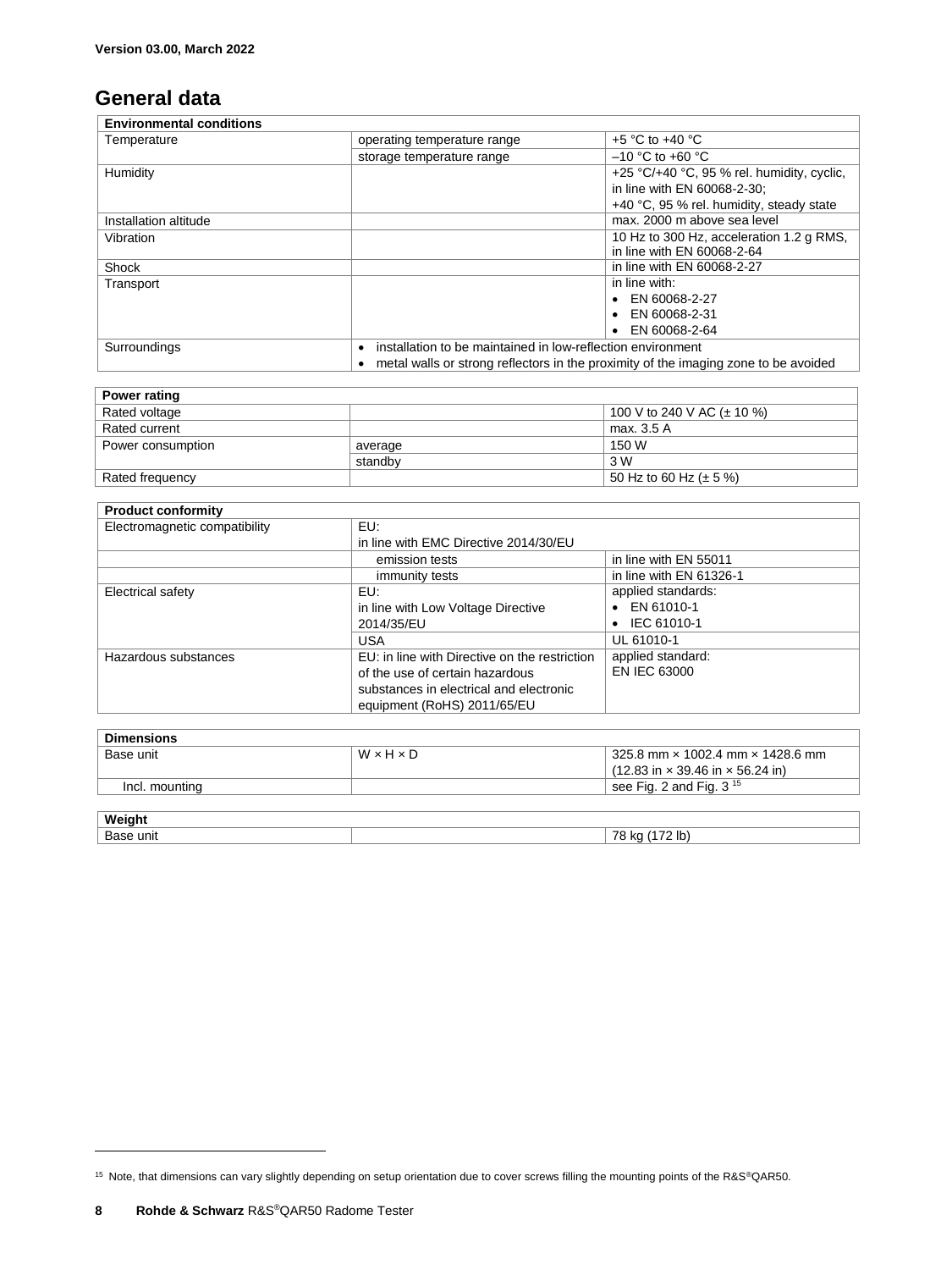

*Fig. 2: Dimensions of the R&S®QAR50 including mounting base in a standing position*

<span id="page-8-0"></span>

<span id="page-8-1"></span>*Fig. 3: Dimensions of the R&S®QAR50 including mounting base in a lying position*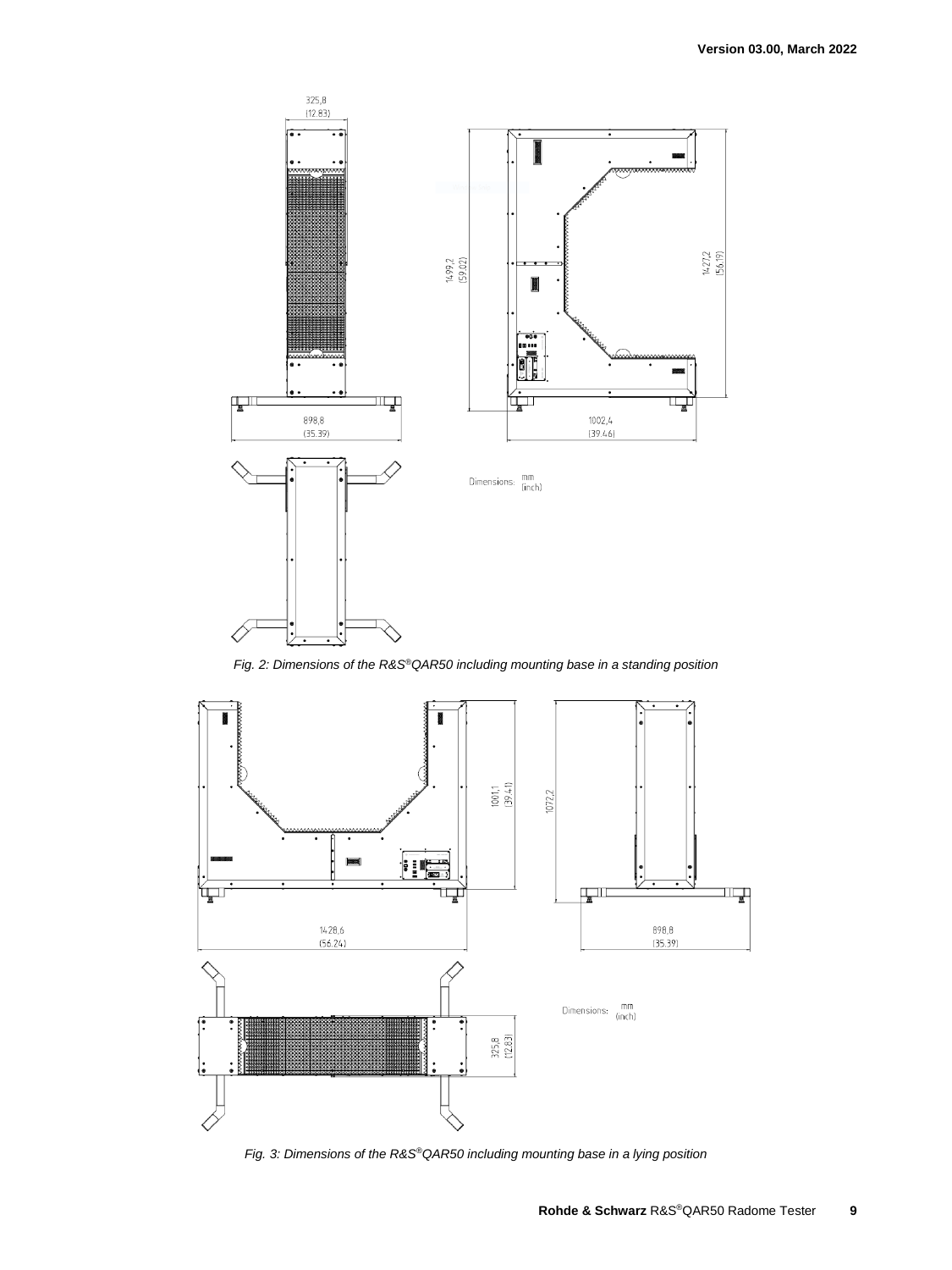| Shipping dimensions (W $\times$ H $\times$ D) |                                                                   |  |  |
|-----------------------------------------------|-------------------------------------------------------------------|--|--|
| Base unit                                     | 800 mm $\times$ 1280 mm $\times$ 1560 mm                          |  |  |
|                                               | $(31.5 \text{ in} \times 50.4 \text{ in} \times 61.4 \text{ in})$ |  |  |
|                                               |                                                                   |  |  |
| <b>Shipping weight</b>                        |                                                                   |  |  |
| Base unit                                     | 135 kg (298 lb)                                                   |  |  |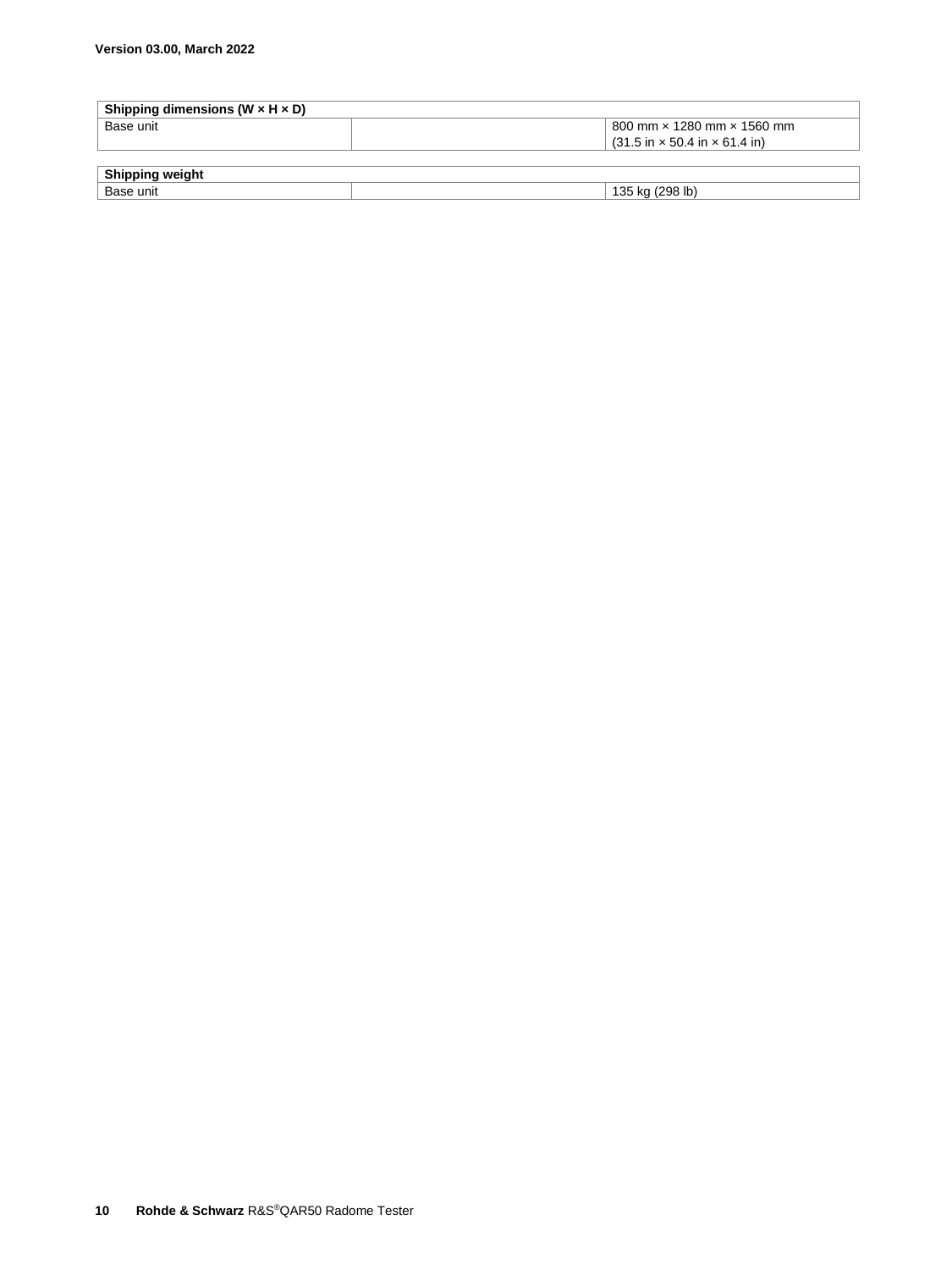## <span id="page-10-0"></span>**Ordering information**

| <b>Device</b>                          | Type                       | Order No.    |  |
|----------------------------------------|----------------------------|--------------|--|
| Radome tester, vertical polarization   | R&S®QAR50                  | 1343.0099K02 |  |
| Radome tester, horizontal polarization | R&S <sup>®</sup> QAR50     | 1343.0099K03 |  |
| <b>Options</b>                         |                            |              |  |
| Verification set                       | R&S®QAR50-Z44              | 1343.0082.02 |  |
| <b>Software options</b>                |                            |              |  |
| Frequency response measurement         | R&S®QAR50-K10              | 1343.2091.02 |  |
| Homogeneity analysis                   | R&S <sup>®</sup> QAR50-K20 | 1343.2110.02 |  |
| High resolution image                  | R&S®QAR50-K30              | 1343.2133.02 |  |